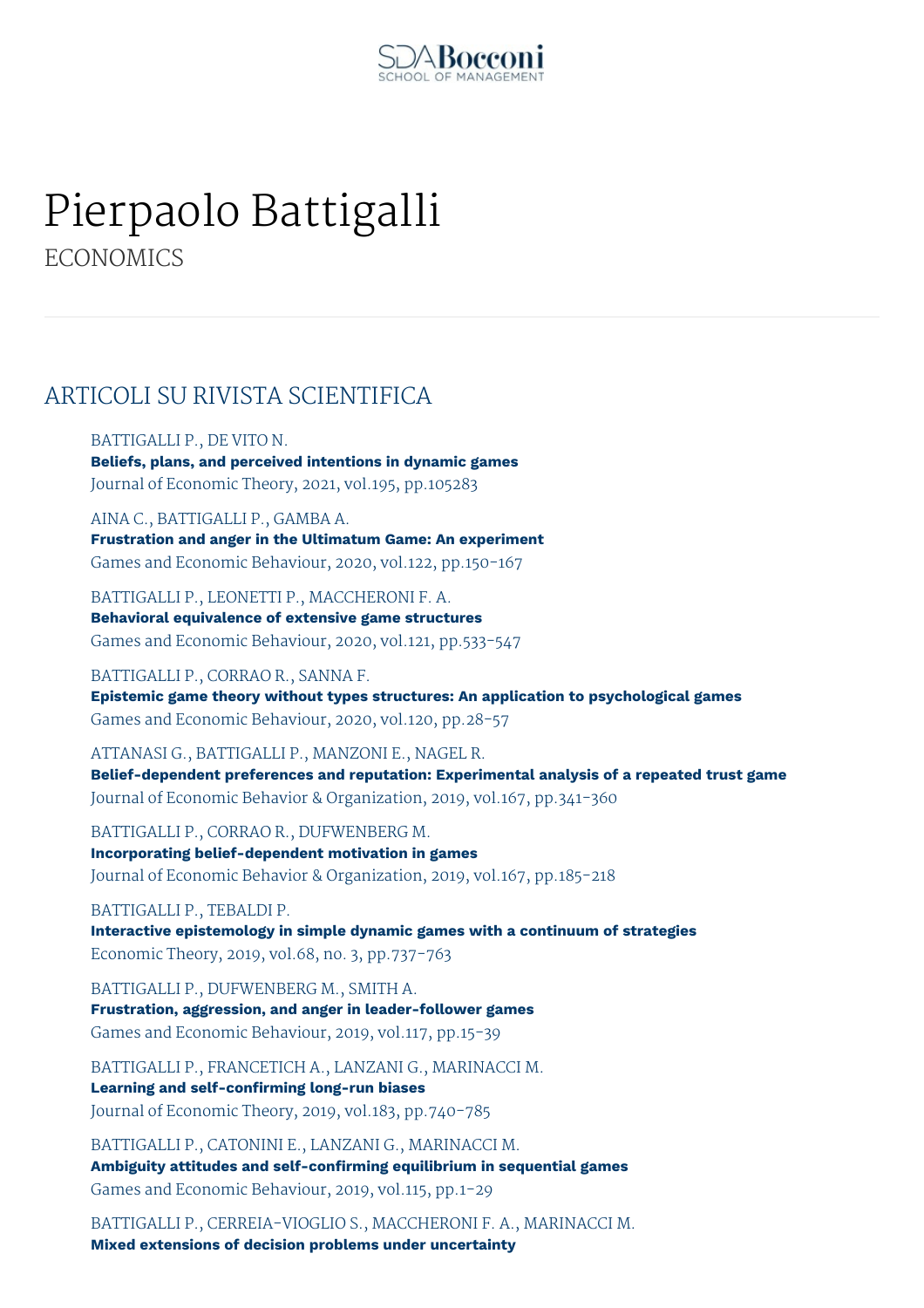Economic Theory, 2017, vol.63, no. 4, pp.827-866

SALVATO C., REUER J., BATTIGALLI P.

**Cooperation across disciplines: A multilevel perspective on cooperative behavior in governing interfirm relations**

Academy of Management Annals, 2017, vol.11, no. 2

BATTIGALLI P., CERREIA-VIOGLIO S., MACCHERONI F. A., MARINACCI M.

**Analysis of information feedback and selfconfirming equilibrium** Journal of Mathematical Economics, 2016, vol.66, pp.40-51

ATTANASI G., BATTIGALLI P., MANZONI E.

**Incomplete-Information Models of Guilt Aversion in the Trust Game** Management Science, 2016, vol.62, no. 3, pp.648-667

BATTIGALLI P., CERREIA-VIOGLIO S., MACCHERONI F. A., MARINACCI M.

**A Note on Comparative Ambiguity Aversion and Justifiability**

Econometrica, 2016, vol.84, no. 5, pp.1903-1916

BATTIGALLI P., CERREIA-VIOGLIO S., MACCHERONI F. A., MARINACCI M. **Self-Confirming Equilibrium and Model Uncertainty** American Economic Review, 2015, vol.105, no. 2, pp.646-677

BATTIGALLI P., CHARNESS G., DUFWENBERG M.

**Deception: The role of guilt** Journal of Economic Behavior & Organization, 2013, vol.93, pp.227-232

BATTIGALLI P., PRESTIPINO A.

**Transparent Restrictions on Beliefs and Forward-Induction Reasoning in Games with Asymmetric Information**

The B.E. Journal of Theoretical Economics, 2013, vol.13, no. 1, pp.79-130

BATTIGALLI P., DI TILLIO A., GRILLO E., PENTA A.

**Interactive Epistemology and Solution Concepts for Games with Asymmetric Information** The B.E. Journal of Theoretical Economics, 2011, vol.11, no. 1

BATTIGALLI P., DUFWENBERG M.

**Dynamic psychological games** Journal of Economic Theory, 2009, vol.144, no. 1, pp.1-35

BATTIGALLI P., MAGGI G. **Costly Contracting in a Long-Term Relationship** The RAND Journal of Economics, 2008, vol.39, no. 2, pp.352-377

BATTIGALLI P., SINISCALCHI M. **Interactive epistemology in games with payoff uncertainty**

Research in Economics, 2007, vol.61, no. 4, pp.165-184

BATTIGALLI P., FUMAGALLI C., POLO M.

**Buyer power and quality improvements**

Research in Economics, 2007, vol.61, no. 2, pp.45-61

BATTIGALLI P., DUFWENBERG M.

**Guilt in Games**

American Economic Review, 2007, vol.97, pp.170-176

BATTIGALLI P. **Rationalization In Signaling Games: Theory And Applications** International Game Theory Review, 2006, vol.08, no. 01, pp.67-93

BATTIGALLI P., SINISCALCHI M. **Rationalizable bidding in first-price auctions**